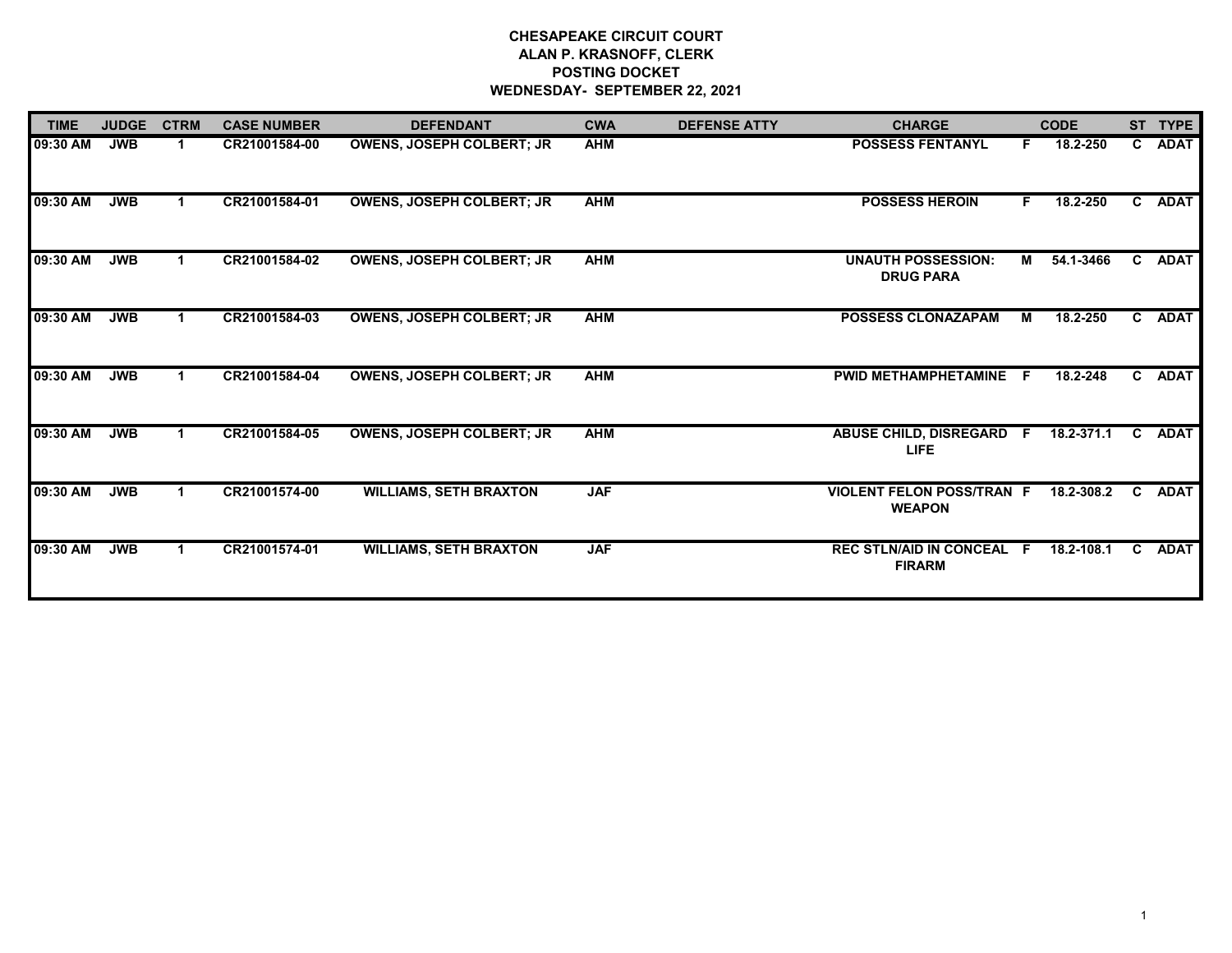## **CHESAPEAKE CIRCUIT COURT CIVIL MOTIONS DOCKET WEDNESDAY, SEPTEMBER 22, 2021**

| <b>Hearing</b><br><b>Time</b> | Judge       | Court-<br>room | Case #               | <b>Plaintiff</b>                         | <b>Defendant</b>                                | <b>Plaintiff Attorney</b>             | <b>Defendant Attorney</b> | <b>Hearing</b><br><b>Type</b> | <b>Duration</b>  |
|-------------------------------|-------------|----------------|----------------------|------------------------------------------|-------------------------------------------------|---------------------------------------|---------------------------|-------------------------------|------------------|
| 09:00 AM                      | <b>JWB</b>  | $\mathbf{1}$   | CL19000549-00        | <b>SMITH, CARLTON E</b>                  | <b><i>*FAITH BAPTIST CHURCH</i></b>             | <b>REYNOLDS, GLENN S</b>              | <b>CHAPPELL, W THOMAS</b> | <b>PLEA</b>                   | OM2H0D           |
| 10:30 AM                      | <b>MATA</b> | <b>WEBX</b>    |                      | CL19007072-01 HURDLE, TIFFANY LEATRICE   | <b>WHITTINGTON, MICHAEL</b><br><b>WAYNE; JR</b> | <b>PROSE</b>                          | <b>EWING, CYNTHIA L</b>   | TR                            | 15M 0 H 0 D      |
| 11:00 AM                      | <b>MATA</b> | <b>WEBX</b>    | CL19000399-00        | <b>REDMOND, JULIA A</b>                  | <b>REDMOND, JAMES E</b>                         | <b>WOOTEN, KRISTI A</b>               | <b>PROSE</b>              | <b>SC</b>                     | 30M 0 H 0 D      |
| 11:00 AM                      | <b>MATA</b> | <b>WEBX</b>    | CL19000399-00        | <b>REDMOND, JULIA A</b>                  | <b>REDMOND, JAMES E</b>                         | <b>WOOTEN, KRISTI A</b>               | <b>PROSE</b>              |                               | COMP 15M 0 H 0 D |
| 11:00 AM                      | <b>MATA</b> | <b>WEBX</b>    | CL19000399-00        | <b>REDMOND, JULIA A</b>                  | <b>REDMOND, JAMES E</b>                         | <b>WOOTEN, KRISTI A</b>               | PRO SE                    | <b>MOT</b>                    | 15M 0 H 0 D      |
| 09:00 AM                      | <b>RAB</b>  | <b>WEBX</b>    | CL21004905-00        | <b>OSBORNE, KATHERINE E</b>              | <b>OSBORNE, RYAN L</b>                          | <b>SMITH, JENNIFER LYNN</b>           | <b>PROSE</b>              | <b>MOT</b>                    | 30M 0 H 0 D      |
| 09:45 AM                      | <b>RAB</b>  | <b>WEBX</b>    | CL21004173-00        | <b>CITY OF CHESAPEAKE</b>                | <b>COLINSKY, DEBRA A</b>                        | <b>MELTON, JOSEPH T</b>               |                           | <b>MOT</b>                    | 30M 0 H 0 D      |
| 10:30 AM                      | <b>RAB</b>  | <b>WEBX</b>    | CL20003098-00        | <b>MACNEILLY, MIRI YOON</b>              | <b>MACNEILLY, MATTHEW</b><br><b>DAVID</b>       | <b>KOCH, BARRY</b><br><b>RANDOLPH</b> | <b>PROSE</b>              | <b>SANC</b>                   | 30M 0 H 0 D      |
| 11:15 AM                      | <b>RAB</b>  | <b>WEBX</b>    | CL18000940-00        | <b>MYERS, LEWIS B</b>                    | <b>MYERS, CHERYL L</b>                          | <b>SHILLING, ANDREW</b>               | <b>JULIA, KELLER E</b>    | <b>MOT</b>                    | 30M 0 H 0 D      |
| 12:00PM                       | <b>RAB</b>  | <b>WEBX</b>    | CJ18-25; CJ18-<br>26 | IN RE JUVENILE APPEAL                    | IN RE JUVENILE APPEAL                           |                                       | <b>DAVIDSON, JENNIFER</b> | <b>CV</b>                     | OM1H0D           |
| 01:00 PM                      | <b>RAB</b>  | <b>WEBX</b>    | CL21004696-00        | <b>JENKINS, NYESHA</b>                   | <b>JENKINS, LAVORRIS</b>                        | <b>PROSE</b>                          |                           | <b>FD</b>                     | 15M 0 H 0 D      |
| 01:30 PM                      | <b>RAB</b>  | <b>WEBX</b>    | CL17002820-00        | <b>WARRIOR, CHAUNCEY</b><br><b>ALLEN</b> | <b>WARRIOR, NICOLE</b><br><b>CASSANDRA</b>      | <b>SHILLING, ANDREW</b>               | <b>MESSENGER, SUSAN L</b> | <b>SC</b>                     | 30M 0 H 0 D      |
| 09:00 AM                      | <b>RDS</b>  |                | WEBX CL21004762-00   | <b>WEBER, DOMINIQUE</b>                  | <b>LOSEA, THOMAS E</b>                          | <b>MARTIN, EMILY</b>                  | PRO SE                    |                               | APTG 15M 0 H 0 D |
| 10:00 AM                      | <b>RDS</b>  | <b>WEBX</b>    | CL19008246-00        | <b>BRUNNER, WHITNEY</b><br><b>BROOKS</b> | <b>BRUNNER, RICHARD DALE</b>                    | <b>RUSSO, PHILIP</b>                  | PHILLIPS, KIMBERLY H      | <b>MOT</b>                    | OM1H0D           |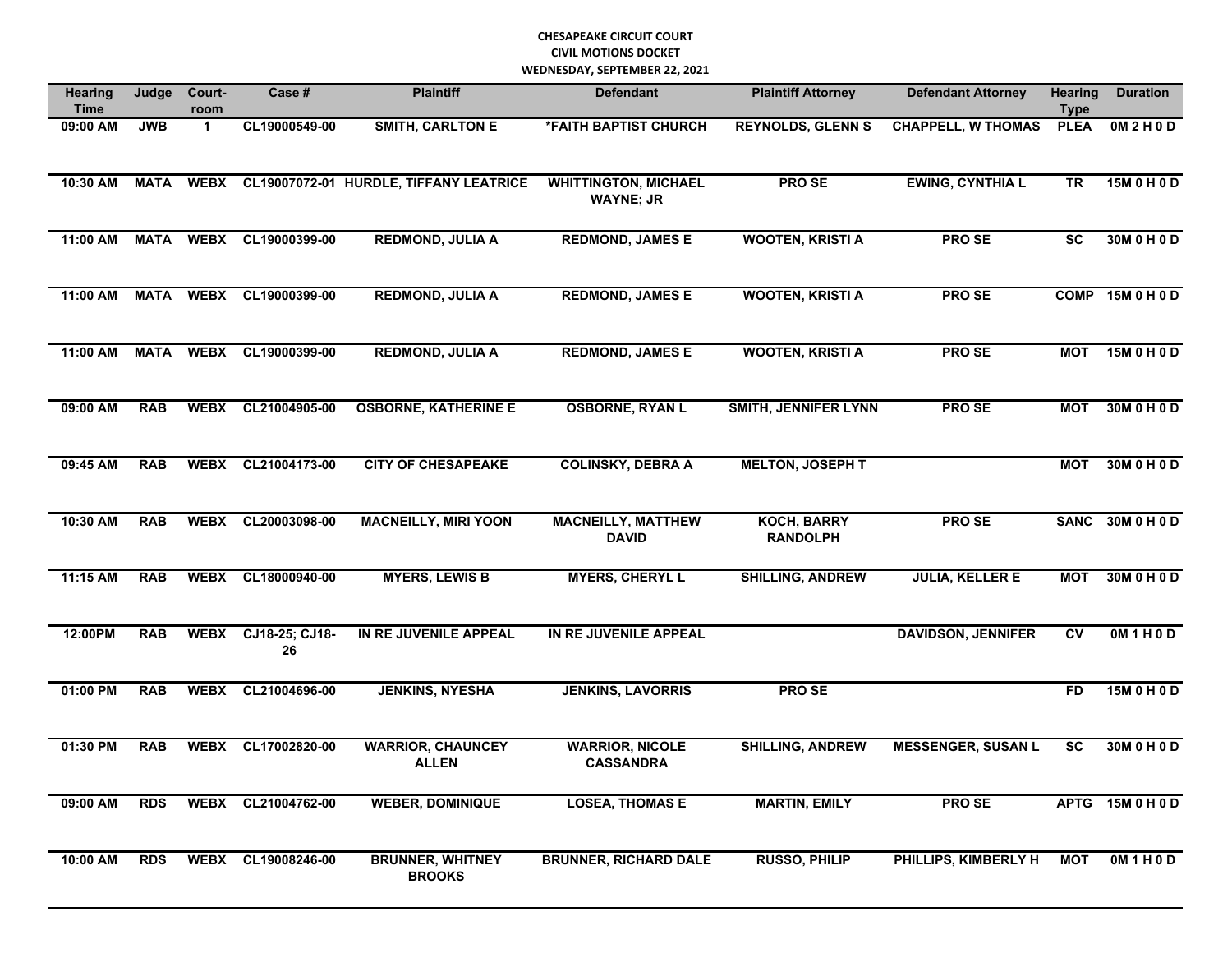## **CHESAPEAKE CIRCUIT COURT CIVIL MOTIONS DOCKET WEDNESDAY, SEPTEMBER 22, 2021**

| <b>Hearing</b><br><b>Time</b> | Judge      | Court-<br>room | Case #        | <b>Plaintiff</b>                                   | <b>Defendant</b>                                                       | <b>Plaintiff Attorney</b>                               |                            | <b>Hearing</b><br><b>Type</b> | <b>Duration</b> |
|-------------------------------|------------|----------------|---------------|----------------------------------------------------|------------------------------------------------------------------------|---------------------------------------------------------|----------------------------|-------------------------------|-----------------|
| 11:00 AM                      | <b>RDS</b> | <b>WEBX</b>    | CL20004977-00 | <b>CRABB, BRIAN</b>                                | <b>CRABB, JESSICA</b><br><b>BAYONA, SHANNON B</b>                      |                                                         | <b>THOMASSON, BRIAN A</b>  | <b>PL</b>                     | 30M 0 H 0 D     |
| 12:00 PM                      | <b>RDS</b> | <b>WEBX</b>    | CL21002429-00 | <b>WILLIAMS, LAUREN</b>                            | <b>EWING, CYNTHIA L</b><br><b>WILLIAMS, STEPHEN</b><br><b>NICHOLAS</b> |                                                         | <b>MELONE, REBECCA</b>     | <b>MOT</b>                    | OM1H0D          |
| 9:30 AM                       | <b>RGM</b> | 3              |               | <b>ADATS</b>                                       |                                                                        |                                                         |                            |                               |                 |
| 12:00 PM                      | <b>RGM</b> | <b>WEBX</b>    | CL21003668-00 | <b>LUHIA, LEONOR</b>                               | <b>LUHIA, ATHURO EDORIA</b>                                            | <b>SOMERS, KAREN</b>                                    | <b>ALLEN, ALYSHAN</b>      | <b>DEM</b>                    | 15M 0 H 0 D     |
| 12:00 PM                      | <b>RGM</b> | <b>WEBX</b>    | CL21003668-00 | <b>LUHIA, LEONOR</b>                               | <b>LUHIA, ATHURO EDORIA</b>                                            | <b>SOMERS, KAREN</b>                                    | <b>ALLEN, ALYSHAN</b>      | <b>PL</b>                     | 45M 0 H 0 D     |
| 02:00 PM                      | <b>RGM</b> | 3              | CL20002103-00 | <b>CLIFTON, CHARLES R; JR</b>                      | <b>COMMONWEALTH</b>                                                    | <b>PROSE</b>                                            | <b>CAMPBELL, WILLIAM H</b> | OLP                           | MHD             |
| 02:00 PM                      | <b>RGM</b> | 3              | CL21002356-00 | <b>FORD, GARY TERRELL; SR</b>                      | <b>COMMONWEALTH OF</b><br><b>VIRGINIA</b>                              | <b>PROSE</b>                                            | <b>CAMPBELL, WILLIAM H</b> | <b>PRES</b>                   | M H D           |
| 02:00 PM                      | <b>RGM</b> | 3              |               | CL21003729-00 PUTT, ERNEST EDWARD; JR              | <b>COMMONWEALTH OF</b><br><b>VIRGINIA</b>                              | <b>SHANNON, KRISTEN M</b>                               | <b>CAMPBELL, WILLIAM H</b> | <b>PRES</b>                   | M H D           |
| 02:00 PM                      | <b>RGM</b> | 3              | CL21003762-00 | <b>HOWARD, CASHUNDA</b><br><b>SHANIEL</b>          | <b>COMMONWEALTH OF</b><br><b>VIRGINIA</b>                              | <b>PROSE</b>                                            | <b>PROSE</b>               | <b>PRES</b>                   | M H D           |
| 02:00 PM                      | <b>RGM</b> | 3              | CL21003801-00 | <b>PROSTELL-CLARY, FRAN</b><br><b>TARA</b>         | <b>COMMONWEALTH OF</b><br><b>VIRGINIA</b>                              | <b>PROSE</b>                                            | <b>CAMPBELL, WILLIAM H</b> | <b>PRES</b>                   | MHD             |
| 02:00 PM                      | <b>RGM</b> | 3              | CL21003886-00 | <b>STANDOKES, DONNA</b><br><b>SESSOMS</b>          | <b>COMMONWEALTH OF</b><br><b>VIRGINIA</b>                              | <b>MCCLENNEY, TAMMY M</b><br><b>CAMPBELL, WILLIAM H</b> |                            | <b>PRES</b>                   | MHD             |
| 02:00 PM                      | <b>RGM</b> | 3              | CL21003933-00 | <b>RICHARDSON, RENEE</b>                           | <b>COMMONWEALTH OF</b><br><b>VIRGINIA</b>                              | <b>SHORT, JAMES E</b>                                   | <b>CAMPBELL, WILLIAM H</b> | <b>PRES</b>                   | M H D           |
| 02:00 PM                      | <b>RGM</b> | $\mathbf{3}$   |               | CL21004009-00 WADDLER, ANDRE' LAMARR;<br><b>SR</b> | <b>COMMONWEALTH</b>                                                    |                                                         | <b>CAMPBELL, WILLIAM</b>   | <b>PRES</b>                   | M H D           |
| 02:00 PM                      | <b>RGM</b> | $\mathbf{3}$   | CL21004088-00 | <b>FAULCON, LA'DARIS</b><br><b>ASHAWN'TE</b>       | <b>COMMONWEALTH</b>                                                    | PRO SE                                                  | <b>CAMPBELL, WILLIAM</b>   | <b>PRES</b>                   | M H D           |